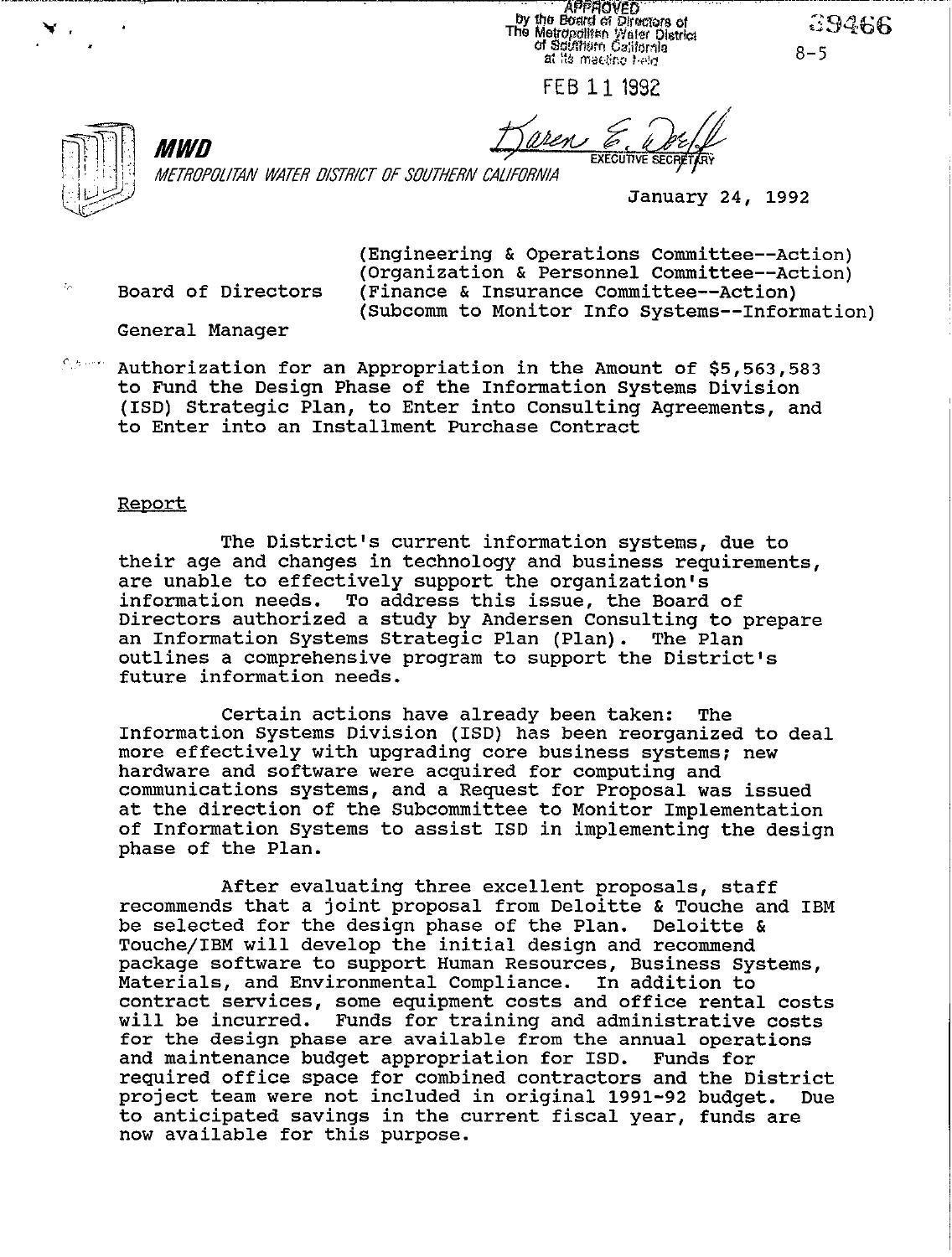Board of Directors -2- January 24, 1992

 $V_{\rm{max}}$ 

Staff also evaluated proposals for information systems management tools. Deloitte & Touche is recommended by staff to install their System Development Life Cycle (SDLC) software which will assist management in controlling the development of business application systems. They will provide training and consulting services. Their system also enhances project Their system also enhances project management and uses business needs to drive the development process. Some operating equipment hardware will also have to be acquired to support the new SDLC. This contract is separate from the Deloitte & Touche/IBM contract.

Staff also recommends engaging the services of Gilbreath & Horning to provide project management in the completion of existing projects for Environmental Compliance and Office Systems. Gilbreath & Horning is currently under contract under an agreement entered into under the General Manager's authority for a maximum of \$100,000. This letter proposes extending this maximum up to \$330,000.

The appropriation number will be established by the General Manager upon conclusion of interdepartmental discussions of accounting practices and capitalization policies. Appropriate work orders will be established for each major element of the Plan. Periodic reports of actual costs will be provided to the Board to monitor progress over time. At the end of the design phase, the Board will be requested to authorize funding for acquisition of recommended software.

Staff, after reviewing alternative financial approaches, recommends that the District enter into an agreement with IBM Credit Corporation (ICC) to fund all capital costs except District labor, at an interest rate of 6.06 percent, the amount to be repaid over five years. The debt service will be paid from the General Fund.

The selected vendors, Deloitte & Touche, IBM and Gilbreath & Horning have their respective affirmative action plans on file at the District. This action is exempt from the provisions of the California Environmental Quality Act because it involves only studies for possible future actions which your Board has not yet approved.

#### Board Committee Assignments:

This letter is referred for action to:

The Engineering and Operations Committee because it has jurisdiction over the contracting programs and the ordering of equipment or materials and selection of consultants to be used pursuant to Administrative Code Section 2431(b)(h);

The Organization and Personnel Committee because it has jurisdiction over the selection of management and personnel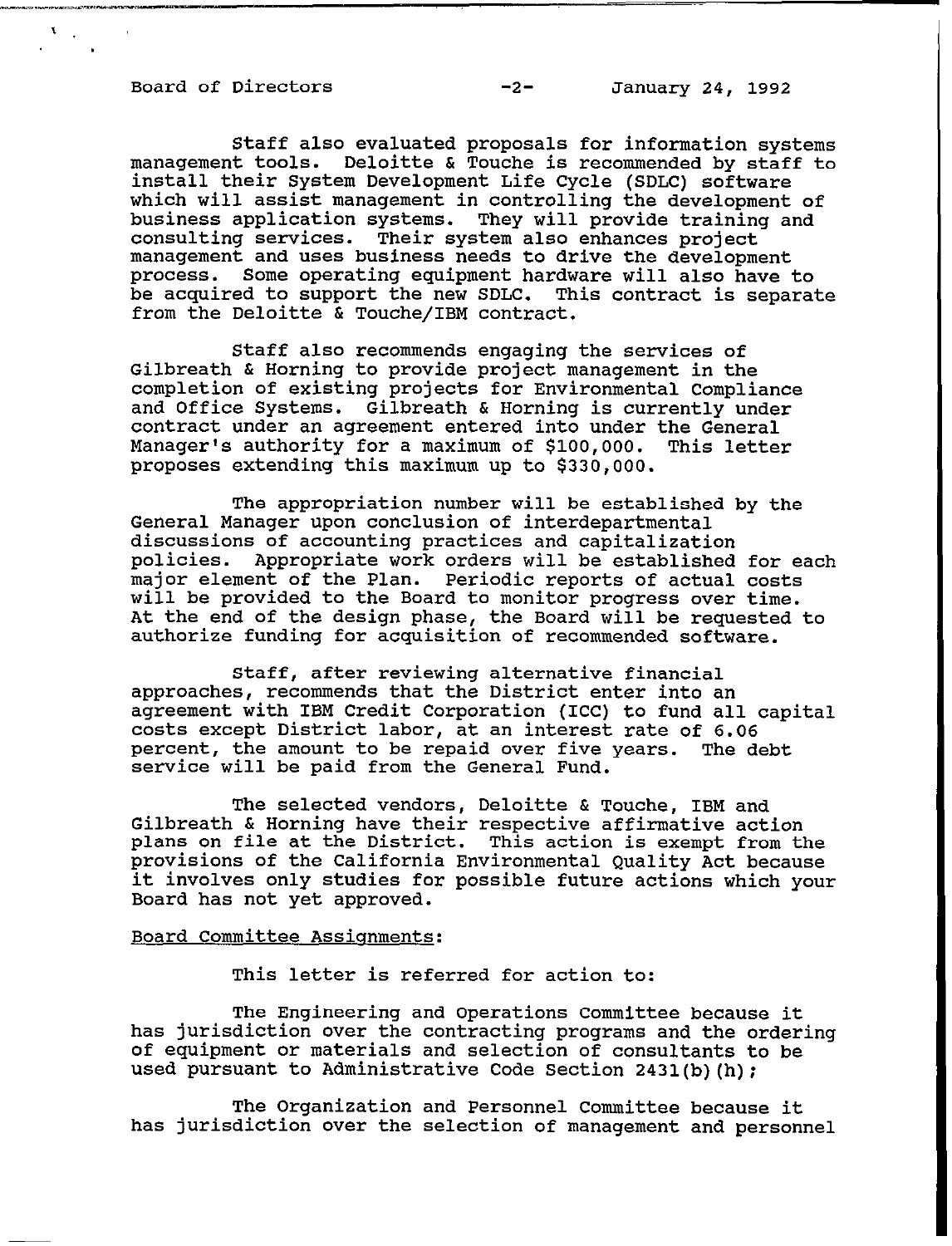**consultants and the determination of the scope of their assignments pursuant to Administrative Code Section 2471(f); and** 

**The Finance and Insurance Committee because it has jurisdiction over appropriations pursuant to Administrative Code Section 2441(d).** 

**This letter is referred for information to:** 

**The Subcommittee to Monitor Implementation of Information Systems because it has an oversight interest in the resolution of this issue.** 

**Recommendations:** 

**ENGINEERING AND OPERATIONS, ORGANIZATION AND PERSONNEL COMMITTEES FOR ACTION.** 

**It is recommended that the General Manager be authorized to have all work performed for Phase Zero of the Information Systems Strategic Plan and be authorized to amend and enter into agreements, in form approved by the General Counsel, for consulting services as follows:** 

**1. Enter into agreement for design phase work with Deloitte & Touche/IBM. The fee for this work shall not exceed \$3.38 million including expenses:** 

**2. Enter into agreement with Deloitte & Touche to provide Systems Development Life Cycle (SDLC) materials, training, and consulting. The fee for this work shall not exceed \$581,000, including expenses; and** 

**3. Amend existing agreement with Gilbreath & Horning to complete existing systems development work for Environmental Compliance and Office Systems. The fee for this work shall not exceed \$330,000 including expenses.** 

**FINANCE AND INSURANCE CONMITTEE FOR ACTION.** 

**It is recommended that the Board authorize, from the**  General Fund, an appropriation of \$5,563,583 to pay the cost of **the Phase Zero work of the Information Systems Strategic Plan. It is also recommended that the Board authorize the General Manager to enter into an agreement with IBM Credit Corporation (ICC) for an installment purchase agreement to finance a**  portion of the costs to be capitalized amounting to \$4,506,662 as shown in attachment A. **as shown in attachment A.** 

**JEM/jw Attachments**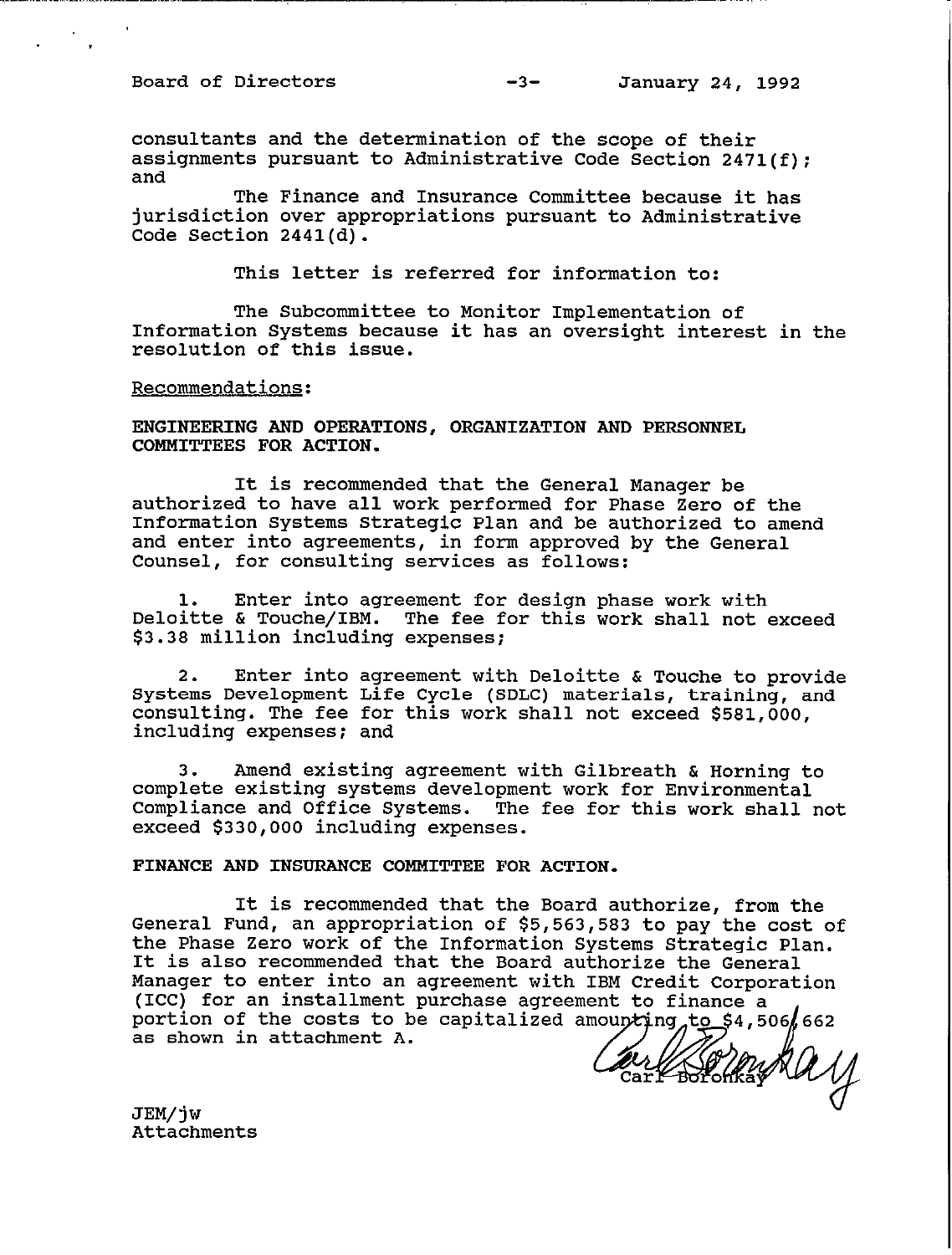## **ATTACHMENT "A" Fiscal Impact Statement**

The total cost breakdown for Phase Zero<sup>(1)</sup>

 $\label{eq:2} \frac{1}{2} \left( \frac{1}{2} \frac{1}{2} \frac{1}{2} \frac{1}{2} \right)^{2} \frac{1}{2} \left( \frac{1}{2} \frac{1}{2} \frac{1}{2} \right)^{2}$ 

| District Labor                                                                                                                                           |                                    | \$ 446,860                                        |                                  |  |
|----------------------------------------------------------------------------------------------------------------------------------------------------------|------------------------------------|---------------------------------------------------|----------------------------------|--|
|                                                                                                                                                          | Subtotal:                          | <u>446,860</u>                                    |                                  |  |
| Source of Funds: General Fund                                                                                                                            |                                    |                                                   |                                  |  |
| Operating Equipment Purchase<br>Software Purchase/License<br>Professional                                                                                |                                    | 73,800<br>141,862                                 |                                  |  |
| IBM/Deloitte & Touche<br>Deloitte & Touche<br>Gilbreath & Horning                                                                                        |                                    | 3,380,000<br>581,000<br>330,000                   |                                  |  |
|                                                                                                                                                          | Subtotal:                          | 4,506,662                                         |                                  |  |
| Source of Funds:                                                                                                                                         | Financing Agreement                |                                                   |                                  |  |
| Finance Charges                                                                                                                                          |                                    | 610,061                                           |                                  |  |
| Total costs to be capitalized: 5,563,583                                                                                                                 |                                    |                                                   |                                  |  |
| O&M Costs                                                                                                                                                |                                    |                                                   |                                  |  |
| Offsite Office Rental for General Contractor<br>Materials/Supplies for General Contractor<br>Training<br>Contract Administration                         |                                    | 125,000<br>5,000<br>10,400<br>43,600              |                                  |  |
|                                                                                                                                                          | Total O&M:                         | <u>184,000</u>                                    |                                  |  |
| Source of Funds: 0 & M Fund                                                                                                                              |                                    |                                                   |                                  |  |
| <b>TOTAL:</b>                                                                                                                                            |                                    | 5,747,583                                         |                                  |  |
| Class:<br>One - Projects not necessarily related to the delivery of water<br>but which are required for health, safety, or governmental<br>requirements. |                                    |                                                   |                                  |  |
| Projected expenditure of funds (excluding interest):                                                                                                     |                                    |                                                   |                                  |  |
| Total<br><b>O&amp;M</b><br>FY 1991-92<br>2,679,492<br>90,333<br><u>FY 1992-93</u><br>2,458,030<br>93,667                                                 | Hardware<br>73,800<br>$\mathbf{0}$ | Software<br>141,862<br>$\overline{\phantom{a}}$ 0 | Design<br>2,373,487<br>2,364,373 |  |
| Totals:<br>5, 137, 522<br>184,000                                                                                                                        | 73,800                             | 141,862                                           | 4,737,860                        |  |

**(1) Requirements and design phase only.**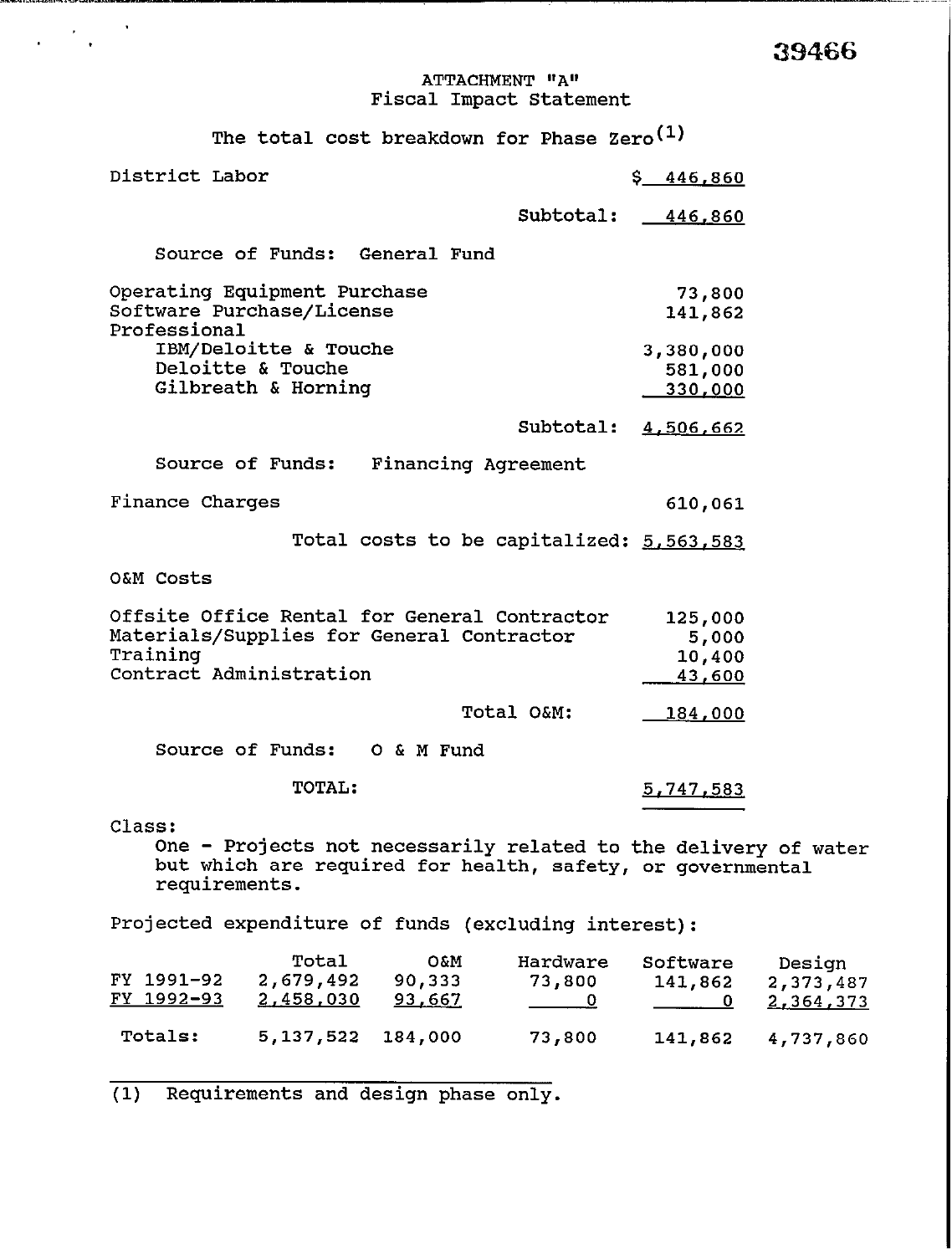Attachment "A" (Cont'd)

Project Benefit:

 $\blacksquare$ 

Will provide a much needed systems development control methodology and design/software package selection for system replacement to support four critical business areas:

Business Systems (General Ledger, Cost Accounting, Budget) Human Resources Systems (including Payroll) Materials (including Accounts Payable) Environmental Compliance

Work will be done, additionally, in the area of Office Systems to provide a common interface to the above business areas and to complete some projects already in progress.

Will also provide a framework to support the future application selection for Project Management, Asset Management, and Benefits Management.

In addition, the entire process for development of information systems will be improved to ensure that systems better match business requirements.

As part of this project, existing business procedures will be reviewed and re-engineered to be more efficient and effective.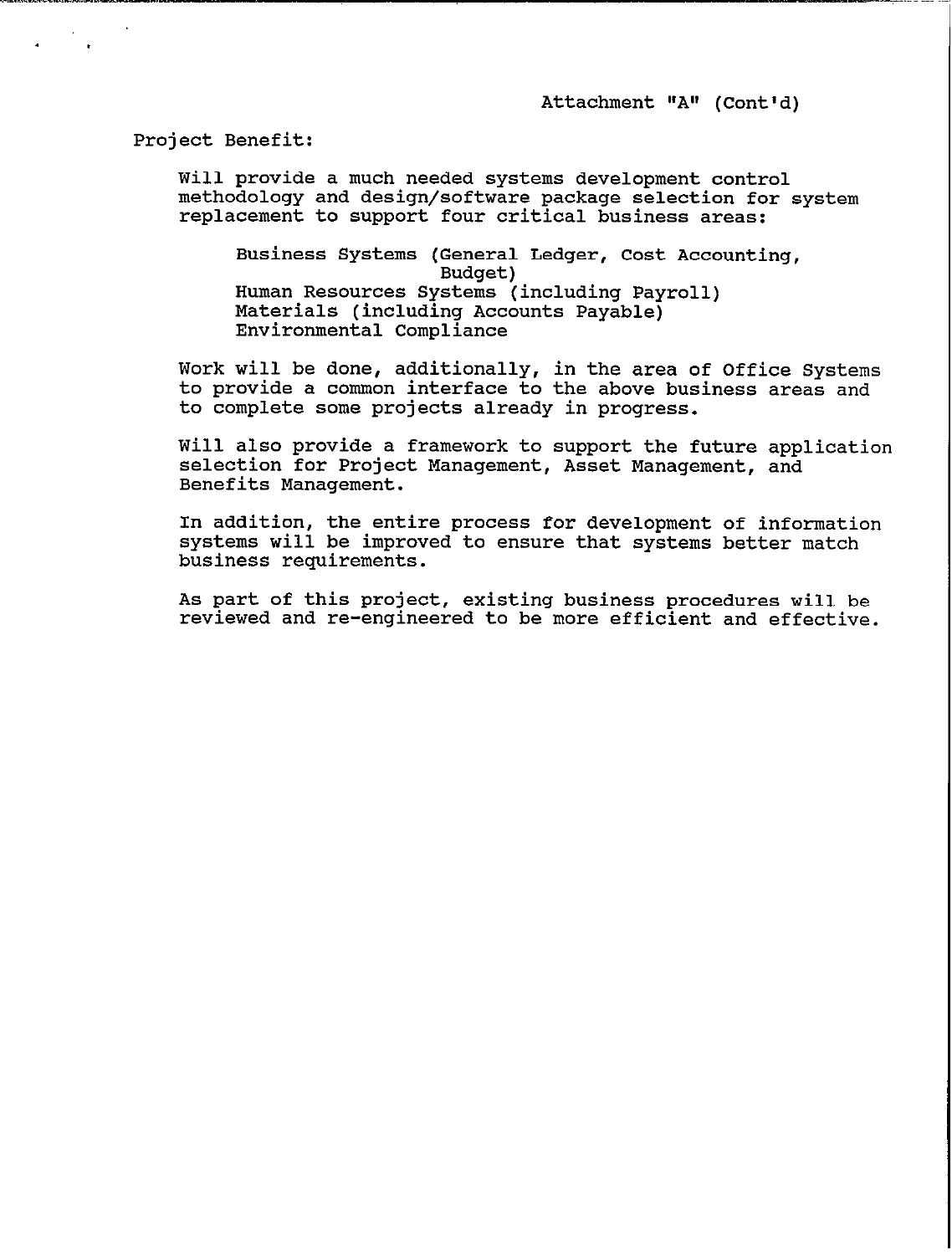Attachment "B"

39466

# Phase Zero Proposal Cost Comparison

| <b>Basic Costs</b>                                                                                                                                                                                                                                                                                                     | Andersen    | <b>DMR</b>  | IBM-D&T     |
|------------------------------------------------------------------------------------------------------------------------------------------------------------------------------------------------------------------------------------------------------------------------------------------------------------------------|-------------|-------------|-------------|
| <b>Fixed Price</b>                                                                                                                                                                                                                                                                                                     | 553,917     |             | 3,380,000   |
| Not to Exceed Cost                                                                                                                                                                                                                                                                                                     |             | 557,000     | <b>N/A</b>  |
| Fairly Firm Quote for Remainder of Work as Understood                                                                                                                                                                                                                                                                  | 3,055,142   | 2,941,000   | N/A         |
| Expenses                                                                                                                                                                                                                                                                                                               | 243,034     | 279,840     | Included    |
| Productivity Plan                                                                                                                                                                                                                                                                                                      | Included    | 57,000      | Included    |
| Application Software Package Estimates - costs                                                                                                                                                                                                                                                                         | 200,000. 1  | N/A         | N/A         |
| SDLC Methodology Training for Contractor Personnel                                                                                                                                                                                                                                                                     | 126,360     | 104,000     | Included    |
| <b>General Contractor Basic Cost Totals</b>                                                                                                                                                                                                                                                                            | \$5,178,453 | \$3,938,840 | \$3,380,000 |
|                                                                                                                                                                                                                                                                                                                        |             |             |             |
| $R_{1}$ $\frac{1}{2}$ $\frac{1}{2}$ $\frac{1}{2}$ $\frac{1}{2}$ $\frac{1}{2}$ $\frac{1}{2}$ $\frac{1}{2}$ $\frac{1}{2}$ $\frac{1}{2}$ $\frac{1}{2}$ $\frac{1}{2}$ $\frac{1}{2}$ $\frac{1}{2}$ $\frac{1}{2}$ $\frac{1}{2}$ $\frac{1}{2}$ $\frac{1}{2}$ $\frac{1}{2}$ $\frac{1}{2}$ $\frac{1}{2}$ $\frac{1}{2}$ $\frac{$ |             |             |             |

### **Miscellaneous Costs**

 $\ddot{\cdot}$ 

| Equipment Costs                              |        | 100.210   | 95,000    | 30,000    |
|----------------------------------------------|--------|-----------|-----------|-----------|
| Offsite Office Rental for General Contractor |        | 158.0251  | 87.000l   | 125.000İ  |
| Materials/Supplies for General Contractor    |        | 5,000     | 5.0001    | 5.0001    |
|                                              | Totals | \$263,235 | \$187,000 | \$160,000 |
|                                              |        |           |           |           |

Total Contract Costs \$5,441,688 \$4,125,840 \$3,540,000